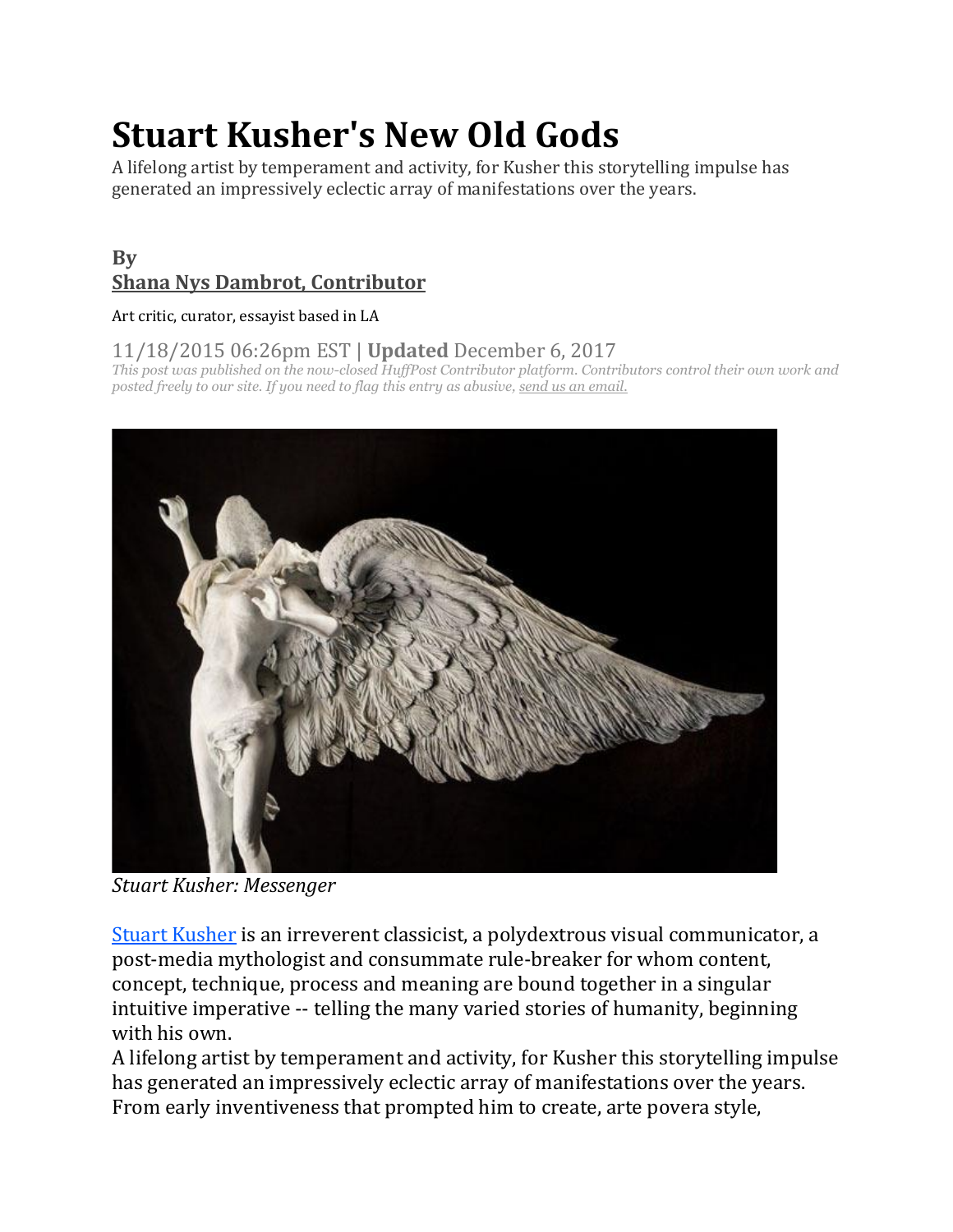intricate sculptures carved into kneaded erasers, on school time; to his early mentorships by seminal figures in LA's bohemian avant-garde from artists like Lorser Feitelson and Paul Zorthian, to Artforum critic Fidel Danieli; through decades of success in the interrelated spheres of advertising, music and film -- all culminating in the most meaningful, personal, monumental work of his life so far, a suite of bronze sculptures of extraordinary power, innovation, complexity and soulful, earthy majesty in which figures and symbols are invoked through the artist's imagination to become profound avatars for aspects of man's existence.



## *Stuart Kusher: Gatekeeper*

Kusher's technical process is an epic undertaking of complex interactions between analog and mechanical, natural and chemical, temporal and atmospheric elements. Some of his larger works such as the striking monument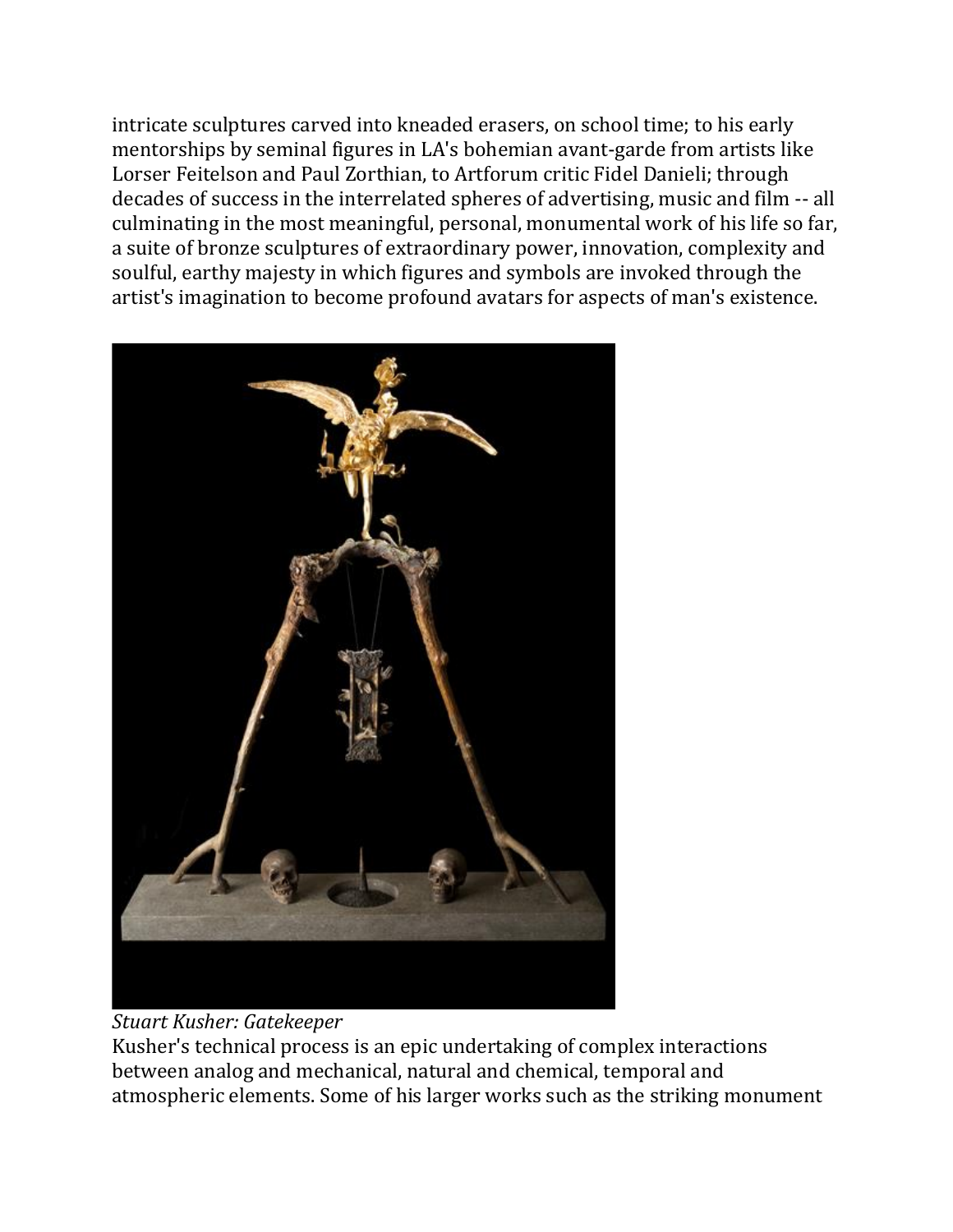to passionate, pensive beauty that is Contessa may take two years from inception to installation. But the main thing is, since Kusher always starts in clay before ultimately finishing in bronze and/or stainless steel, the original sparks of creative imagination present a vitality, verve and hand-wrought immediacy that endure right through to the finished works -- which in their heavy metal heft and iridescent, chromatically saturated patinas have both a timeless gravitas and a 21st-century swagger.



*Stuart Kusher: Afrinista*

As Kusher sets out on each new experimental studio journey, it's as though the clay communicates directly with his muse before addressing him with its desires. He finds himself asking what each new sculpture needs to tell its nascent story in the most effective, impactful, memorable way. There's no plan per se when he starts, yet the metaphorical schemes which emerge are fraught with such cultural significance and narrative layers that they fairly beg to be deciphered and decoded. At times there is even an undercurrent of religiosity, or worshipfulness -- such is the power of the sculptures' radiant souls and eccentric accoutrements. In works like The Gatekeeper, The Scribe and The Messenger, Kusher's use of ritualistic postures and allegory-rich symbols like beating wings, plucked feathers, locks and keys, bones, wood pyres, human skulls and masks resonate in depths of our collective unconscious.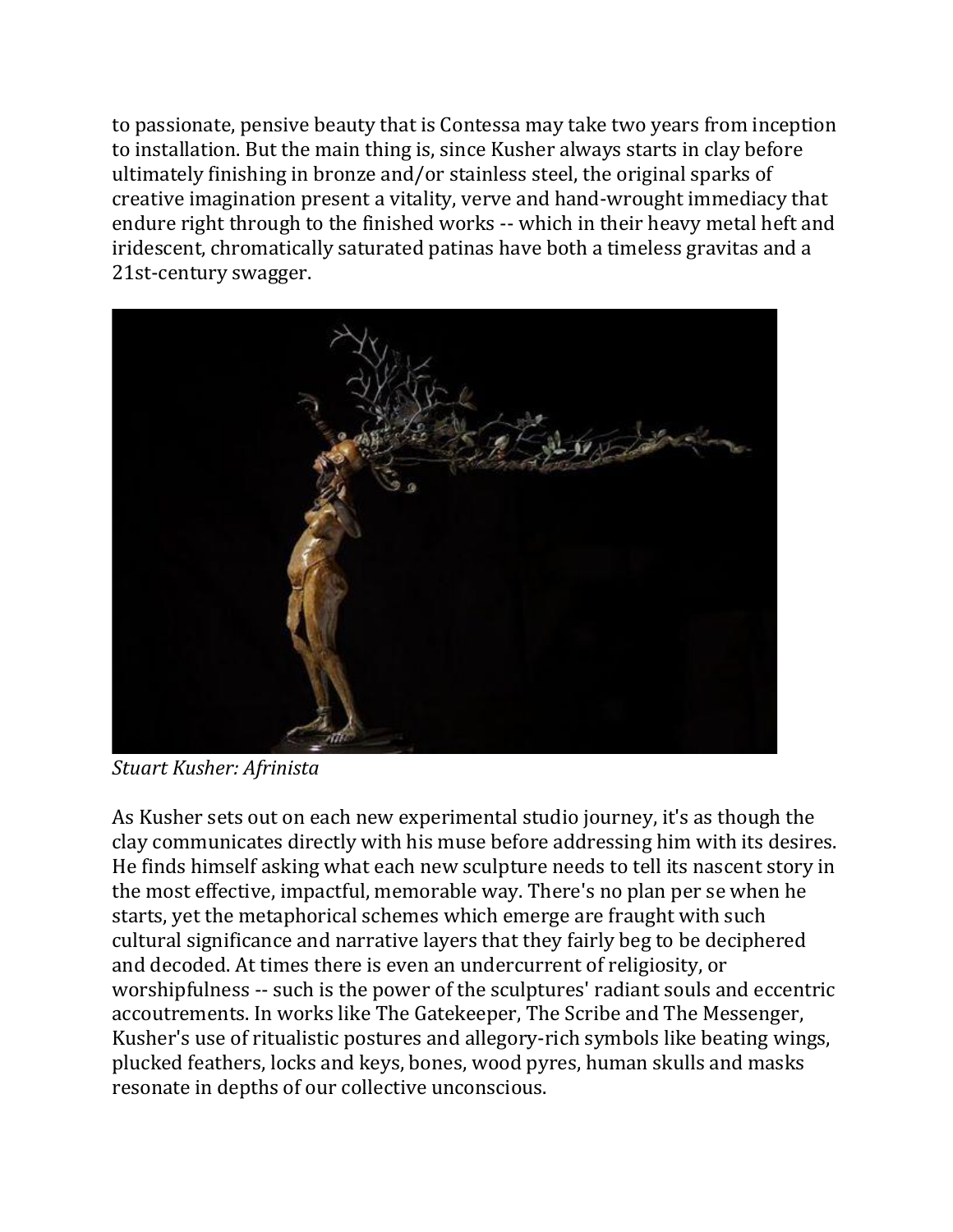

*Stuart Kusher: The Patron Saint of San Onofre*

But just as there is no single source for his poetic characters and storylines, there is no single spiritual doctrine at issue. Greco-Roman, Judeo-Christian, Pagan and First Nation, Deist and Tribal, Jungian and Surrealistic -- all of these rivers flow into Kusher's stylistic and iconographic reservoir, where they intermix and transform into fresh new wholes. Works like Broadway Madame, Mohawk Mafia, Afrinesta and Patron Saint of San Onofre evolved from observations on the secular world, the dynamics of the demimonde, the inverted power structures of gender relations and the hyperactive illusionistic theatricality that defines much of human interaction. With exaggerated features, elaborate headdresses, jaunty stances, knowing glances and political edge creeping in through the titles, much of Kusher's work seems involved not in reviving the old gods but in giving form to our new ones.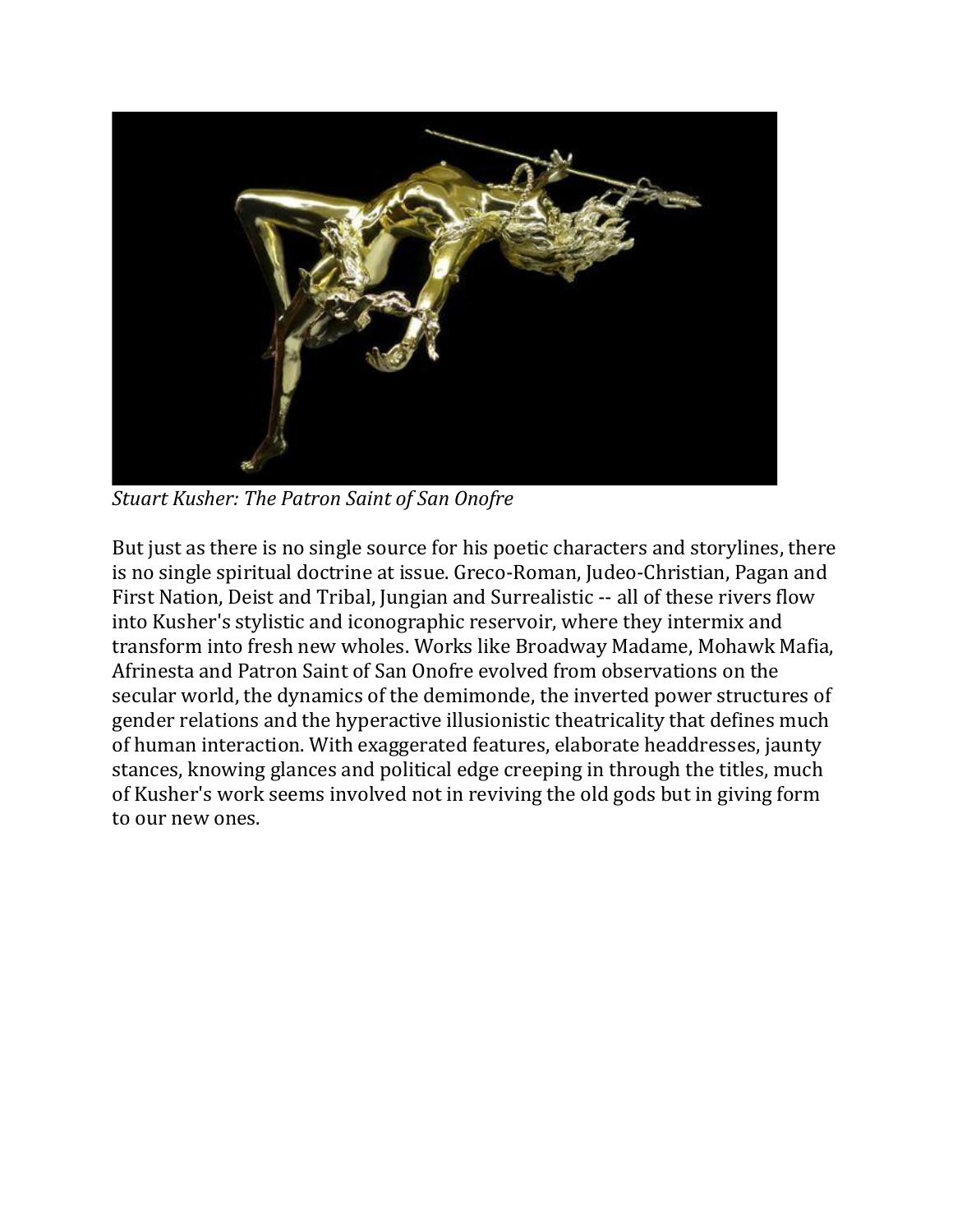

*Stuart Kusher: Broadway Madame*

Contessa, Kusher's most operatic work to date, toes the line between portrait and idol with exceptional nuance. Her face is an emotional portrait rather than an image of likeness. Kusher works from real people but not specific models or photographs. An ardent observer and keen student of detail, by the time he enters the studio he's more than prepared to work directly from his imagination; and the interpretation of his own subject matter only comes to him later as he works down into the clay. His is a finger-based thought process, a tactile conceptualism that began fifty years ago with his ad hoc eraser sculptures and evolved through decades of paintings, assemblages, designs, performances and sculptural feats of engineering and labor-intensive treatments -- yet still yields